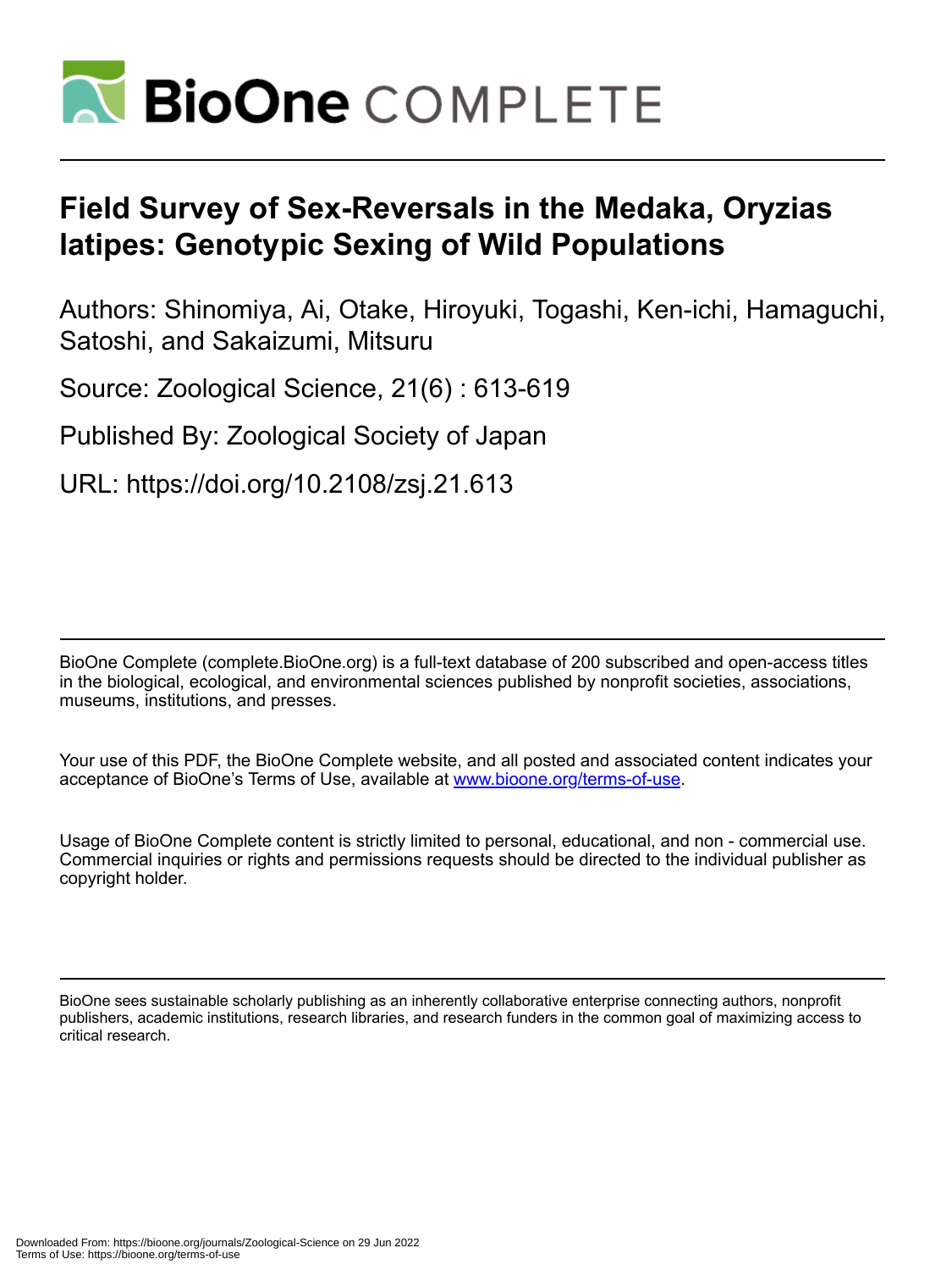# **Field Survey of Sex-Reversals in the Medaka,** *Oryzias latipes***: Genotypic Sexing of Wild Populations**

Ai Shinomiya\*, Hiroyuki Otake, Ken-ichi Togashi, Satoshi Hamaguchi and Mitsuru Sakaizumi

*Graduate School of Science Technology, Niigata University, Ikarashi, Niigata 950-2181, Japan*

**ABSTRACT**—The medaka, *Oryzias latipes*, has an XX/XY sex determination mechanism. A Y-linked DM domain gene, *DMY*, has been isolated by positional cloning as a prime candidate for the sex-determining gene. Furthermore, the crucial role of *DMY* during male development was established by studying two wildderived XY female mutants. In this study, to find new *DMY* and sex-determination related gene mutations, we conducted a broad survey of the genotypic sex (*DMY*-negative or *DMY*-positive) of wild fish. We examined 2274 wild-caught fish from 40 localities throughout Japan, and 730 fish from 69 wild stocks from Japan, Korea, China, and Taiwan. The phenotypic sex type agreed with the genotypic sex of most fish, while 26 *DMY*-positive (XY) females and 15 *DMY*-negative (XX) males were found from 13 and 8 localities, respectively. Sixteen XY sex-reversals from 11 localities were mated with XY males of inbred strains, and the genotypic and phenotypic sexes of the  $F_1$  progeny were analyzed. All these XY sex-reversals produced XY females in the  $F_1$  generation, and all  $F_1$  XY females had the maternal Y chromosome. These results show that *DMY* is a common sex-determining gene in wild populations of *O. latipes* and that all XY sexreversals investigated had a *DMY* or *DMY-*linked gene mutation.

**Key words:** sex determination, *DMY*, wild population, sex-reversal, medaka

## **INTRODUCTION**

In vertebrates, the Y chromosome gene, *SRY*, has been identified as the testis-determining gene in mammals (Sinclair *et al*., 1990; Gubbay *et al.*, 1990), however until recently, no equivalent gene or sex-determining genes had been identified in non-mammalian vertebrates. In the medaka, *Oryzias latipes*, which has an XX/XY sex-determining system (Aida, 1921), a Y-linked gene, *DMY*, was found to be a prime candidate for the sex-determining gene using positional cloning. *DMY* encoded a protein that contains a DM-domain, which was originally described as a DNA-binding motif found in two proteins, DSX and MAB-3, involved in sexual development in *Drosophila melanogaster* and *Caenorhabditis elegans*, respectively (Raymond *et al*., 1998). Vertebrates have also several DM-domain genes, and one of these, *DMRT1* (*DM-related transcription factor 1*), has been implicated in male sexual development in mammals, birds, reptiles and fish (Raymond *et al*., 1999; Smith *et al*., 1999; De Grandi *et al*., 2000; Guan *et al*., 2000; Kettlewell

 $*$  Corresponding author: Tel.  $+81-25-262-6368$ ; FAX. +81-25-262-6368. E-mail: aishinom@env.sc.niigata-u.ac.jp

*et al*., 2000; Marchand *et al*., 2000; Moniot *et al*., 2000). The cDNA sequences of medaka *DMY* and *DMRT1* indicated the high similarity (83%) and *DMY* appears to have originated through a duplication event of an autosomal segment containing the *DMRT1* region (Nanda *et al*., 2002).

*DMY* expression was observed only in genotypic (XY) males during gonadal sex differentiation, and a loss-of-function *DMY* mutation and depressed *DMY* expression mutation resulted in XY females (Matsuda *et al*., 2002). When a DNA fragment containing *DMY* was introduced as a transgene, testis developed in chromosomally (XX) female medaka (Matsuda *et al*., manuscript submitted for publication). These results demonstrate that *DMY* is both necessary and sufficient in determining testis formation in medaka. *DMY* is the first sex-determining gene to have been identified in non-mammalian vertebrates.

Sex-reversal mutants are important in revealing the molecular function of *DMY* and identifying other genes that are involved in sex determination. Analyses of these mutants allow us to extend our understanding of the function of genes and cell differentiation during sex determination. Two XY sex-reversed females with naturally occurring *DMY* mutations have already been found by screening wild medaka populations (Matsuda *et al*., 2002). This suggests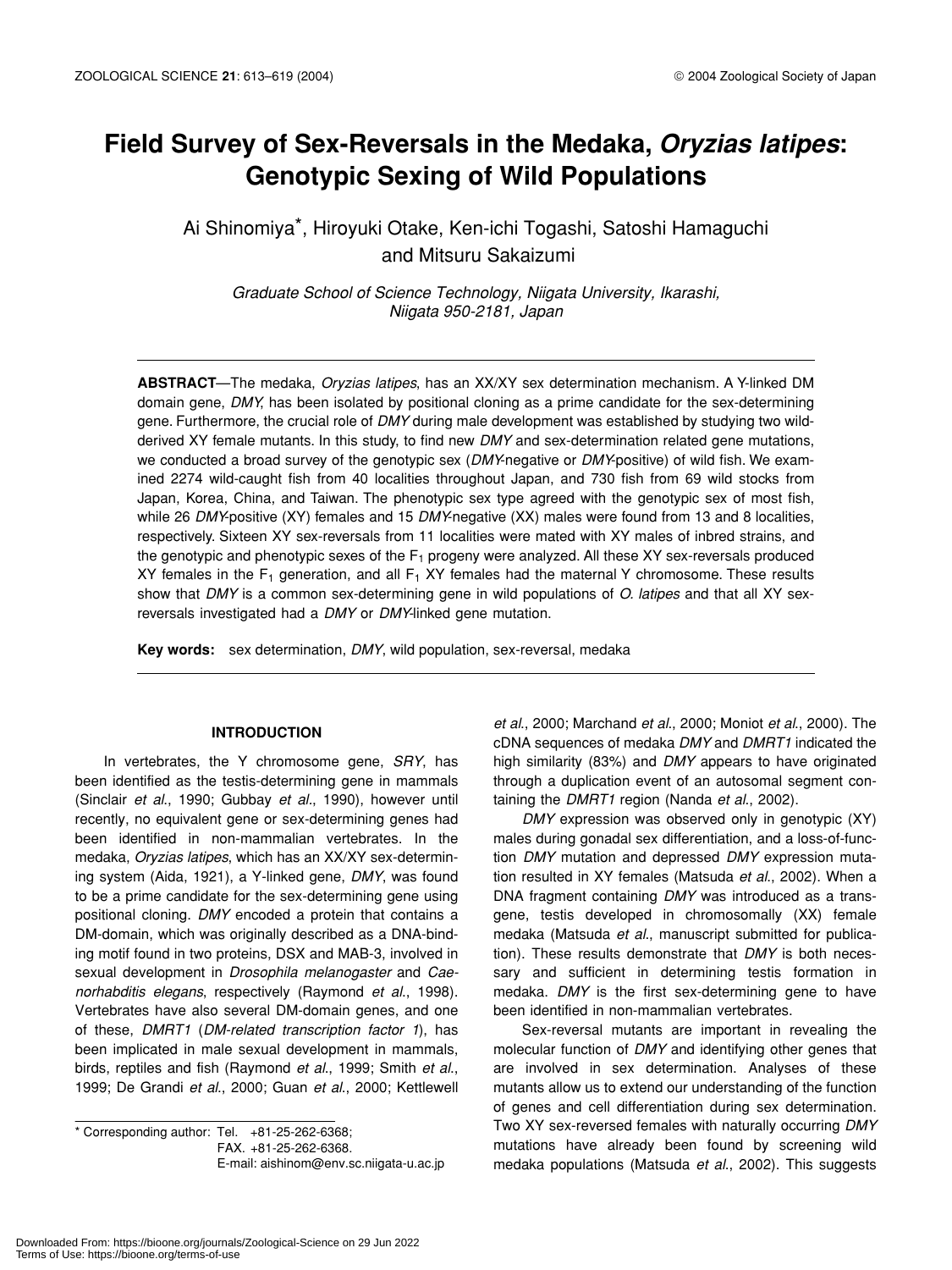that other spontaneous gene mutations involved in the sexdetermining pathway can be identified from surveys in the wild.

A variety of sex-determining systems can coexist in closely related species or even within a single lower vertebrate species. Both the male-heterogametic XX/XY and female-heterogametic ZZ/ZW systems have been investigated within the *Xiphophorus* genus (reviewed in Volff and Schartl, 2001) and at the species level in *Rana rugosa* (Nishioka *et al*., 1993, 1994). Wild medaka populations comprise four genetically divergent groups (Sakaizumi, 1986; Sakaizumi and Joen, 1987; Sakaizumi *et al*., 1983), while the presence of *DMY* has been confirmed only in several medaka strains and wild populations classified in the Northern or Southern Populations (Matsuda *et al*., 2002). Therefore, it is possible that some populations have a sex-determining system that is not determined by *DMY*. On the other hand, artificial sex-reversals as a result of exogenous sex steroids (Yamamoto, 1953, 1958) or heat stresses (Gresik and Hamilton, 1977) have been reported in medaka. This suggests that in addition to the role of sex-determining genes, the natural environment might affect the phenotypic sex of wild medaka.

In this study, we conducted a broad survey of the *DMY* gene in wild medaka populations to locate any new gene

mutations involved in the sex-determining pathway. Consequently, we report that approximately 1% of the wild medaka surveyed were sex-reversals and that all XY sex-reversals examined had a *DMY* or *DMY*-linked mutation.

#### **MATERIALS 0D METHODS**

Fish: We surveyed 2274 wild-caught fish at 40 localities throughout Japan (Table 1), collected from 2001 to 2003, and 730 fish from 69 wild stocks at the Faculty of Science, Niigata University. The wild stocks were collected from 55 localities in Japan (#41 to #95 in Table 2), 12 in Korea (#96 to #107), one in China (#108), and one in Taiwan (#109) between 1986 and 2001, and have been maintained thereafter.

*Sexing of the wild fish:* Phenotypic sex was judged from secondary sex characters, namely, the shape of the dorsal and anal fins, and papillary processes on the male anal fin rays. Genotypic sex, XY or XX, was determined by the presence or absence of the *DMY* gene using PCR from caudal fin clip DNA extracted according to Shinomiya *et al*. (1999). PCR was performed with the following primers for *DMY* and *DMRT1*: PG17.5, CCGGGTGCCCAAGTGCTC-CCGCTG, and PG17.6, GATCGTCCCTCCACAGAGAAGAGA at an annealing temperature of 55°C. PCR products were analyzed by electrophoresis in a 1% agarose gel. Other primers for *DMY*, ex3.1, GCAACAGAGAGTTGGATTTACGTCTCA, ex3.2, CTTTTGACTTC-AGTTTGACACATCAATG, ex6.1, GTCATTAACACAACGCACAAC-AACTT, and ex6.2 AAAAACCAGAAGACCCGAGAGGAAG were also used (see Results). The positions of these primers in the *DMY*



Fig. 1. Genotypic sexing with PCR. (A) *DMY* structure of the Hd-rR.Y<sup>HNI</sup> strain and positions of the primers used. Open boxes and horizontal lines indicate exons and introns respectively. Translation start and stop sites are shown by ATG and TGA. Numbers represent nucleotide sequence length (bp). The primer positions are illustrated by solid arrowheads. **(B)** One percent agarose gel electrophoresis of the *DMY* and *DMRT1* PCR products. Individuals with only the *DMRT1* band were judged XX (lanes 2, 4, 6, 8), while those with both *DMRT1* and *DMY* bands were judged XY (lanes 3, 5, 7, 9).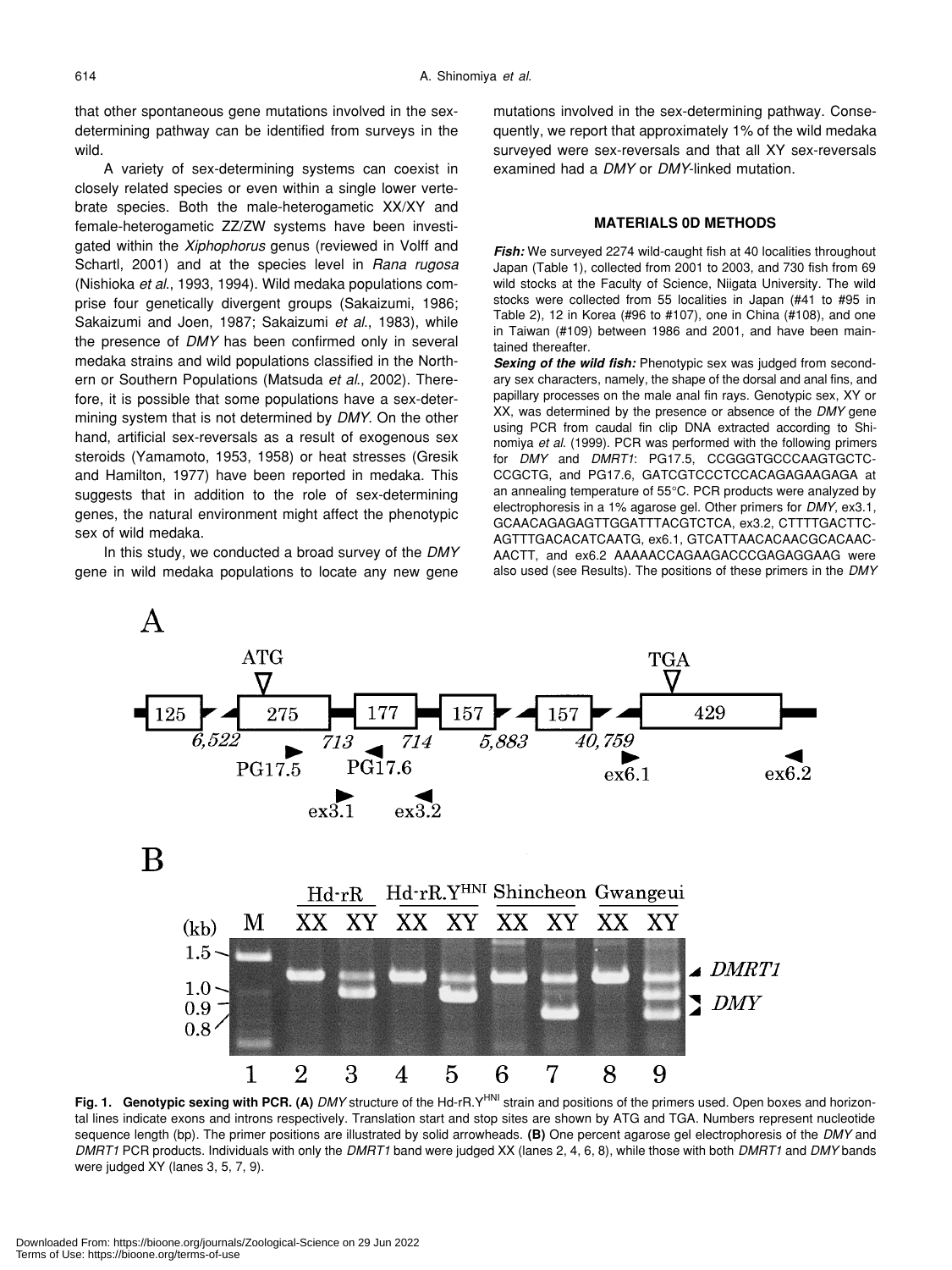|        |                                 |                  | Female         |                         | Male           |      |                          |
|--------|---------------------------------|------------------|----------------|-------------------------|----------------|------|--------------------------|
|        | Collection site                 | Total            | XX             | XY                      | XX             | XY   | Population <sup>1)</sup> |
| $1$ .  | Nakazato, Aomori Pref.          | 16               | 8              | 0                       | 0              | 8    | N                        |
| $2$ .  | Aomori1, Aomori Pref.           | 80               | 43             | 0                       | $\mathsf 0$    | 37   | N                        |
| $3$ .  | Aomori2, Aomori Pref.           | 75               | 35             | 2                       | 0              | 38   | N                        |
| 4.     | Ikawa, Akita Pref.              | 38               | 21             | 0                       | $\mathsf 0$    | 17   | N                        |
| $5$ .  | Nikaho, Akita Pref.             | 100              | 54             | 0                       | 0              | 46   | N                        |
| 6.     | Kisakata, Akita Pref.           | 68               | 39             | 0                       | 0              | 29   | N                        |
| $7$ .  | Tsuruoka, Yamagata Pref.        | 12               | 6              | 0                       | $\mathsf 0$    | 6    | N                        |
| $8$ .  | Aizu-wakamatsu, Fukushima Pref. | 102              | 48             | 2                       | 0              | 52   | N                        |
| $9$ .  | Aizu-bange, Fukushima Pref.     | 6                | $\overline{4}$ | 1                       | $\mathsf 0$    | 1    | N                        |
| $10$ . | Shibata, Niigata Pref.          | 120              | 56             | 0                       | 0              | 64   | N                        |
| 11.    | Kajikawa, Niigata Pref.         | 100              | 41             | $\overline{\mathbf{c}}$ | 0              | 57   | N                        |
| $12$ . | Toyosaka, Niigata Pref.         | 15               | 9              | 0                       | 0              | 6    | N                        |
| $13$ . | Sasakami, Niigata Pref.         | 61               | 41             | 0                       | 0              | 20   | N                        |
| 14.    | Niigata1, Niigata Pref.         | 138              | 77             | 0                       | 0              | 61   | N                        |
| $15$ . | Niigata2, Niigata Pref.         | 67               | 33             | 0                       | 1              | 33   | N                        |
| $16$ . | Maki, Niigata Pref.             | 15               | $\overline{7}$ | 0                       | $\mathsf 0$    | 8    | Ν                        |
| 17.    | Shirone, Niigata Pref.          | 295              | 151            | 2                       | $\overline{7}$ | 135  | N                        |
| $18$ . | Ojiya2, Niigata Pref.           | 3                | $\sqrt{2}$     | 0                       | 0              | 1    | Ν                        |
| 19.    | Kashiwazaki, Niigata Pref.      | 10               | 5              | 0                       | 0              | 5    | N                        |
| $20$ . | Arai, Niigata Pref.             | 100              | 43             | 0                       | 0              | 57   | N                        |
| 21.    | Itoigawa, Niigata Pref.         | 10               | 5              | 0                       | 0              | 5    | N                        |
| $22$ . | Inawashiro, Fukushima Pref.     | 65               | 38             | 0                       | 0              | 27   | N                        |
| 23.    | Suzu, Ishikawa Pref.            | 5                | 1              | 1                       | 0              | 3    | N                        |
| 24.    | Wajima, Ishikawa Pref.          | 10               | 5              | 0                       | 0              | 5    | N                        |
| $25$ . | Noto, Ishikawa Pref.            | 10               | 5              | 0                       | 0              | 5    | N                        |
| $26$ . | Awara, Fukui Pref.              | 128              | 85             | 1                       | 0              | 42   | N                        |
| $27$ . | Kanazu, Fukui Pref.             | 17               | 9              | 0                       | 0              | 8    | N                        |
| $28$ . | Tsuruga, Fukui Pref.            | 95               | 50             | 0                       | $\mathsf 0$    | 45   | N                        |
| 29.    | Mito1, Ibaraki Pref.            | 98               | 45             | 0                       | 0              | 53   | S                        |
| 30.    | Mito2, Ibaraki Pref.            | 39               | 21             | 0                       | $\mathbf{1}$   | 17   | S                        |
| $31$ . | Oarai, Ibaraki Pref.            | 81               | 34             | 0                       | $\mathsf 0$    | 47   | S                        |
| $32$ . | Nagareyama, Chiba Pref.         | 24               | 12             | 0                       | 0              | 12   | S                        |
| $33$ . | Akishima, Tokyo Pref.           | 10               | $\overline{7}$ | 0                       | $\mathsf 0$    | 3    | S                        |
| 34.    | Toda, Saitama Pref.             | 10               | 5              | 0                       | 0              | 5    | S                        |
| $35$ . | Odawara Kanagawa Pref.          | 112              | 54             | 0                       | $\pmb{0}$      | 58   | S                        |
| 36.    | Inuyama, Aichi Pref.            | 28               | 18             | 0                       | 0              | 10   | S                        |
| $37$ . | Maibara, Shiga Pref.            | 12               | $\overline{7}$ | 0                       | 0              | 5    | S                        |
| $38$ . | Kitakyushu, Fukuoka Pref.       | $\boldsymbol{9}$ | $\overline{4}$ | 1                       | 1              | 3    | $\mathbb S$              |
| 39.    | Onga, Fukuoka Pref.             | 63               | 25             | 0                       | $\mathsf 0$    | 38   | S                        |
| 40.    | Mageshima, Kagoshima Pref.      | 27               | 21             | 0                       | 1              | 5    | S                        |
|        |                                 | 2274             | 1174           | 12                      | 11             | 1077 |                          |

1) N, Northern Population; S, Southern Population (Sakaizumi *et al.*, 1983; Sakaizumi, 1986).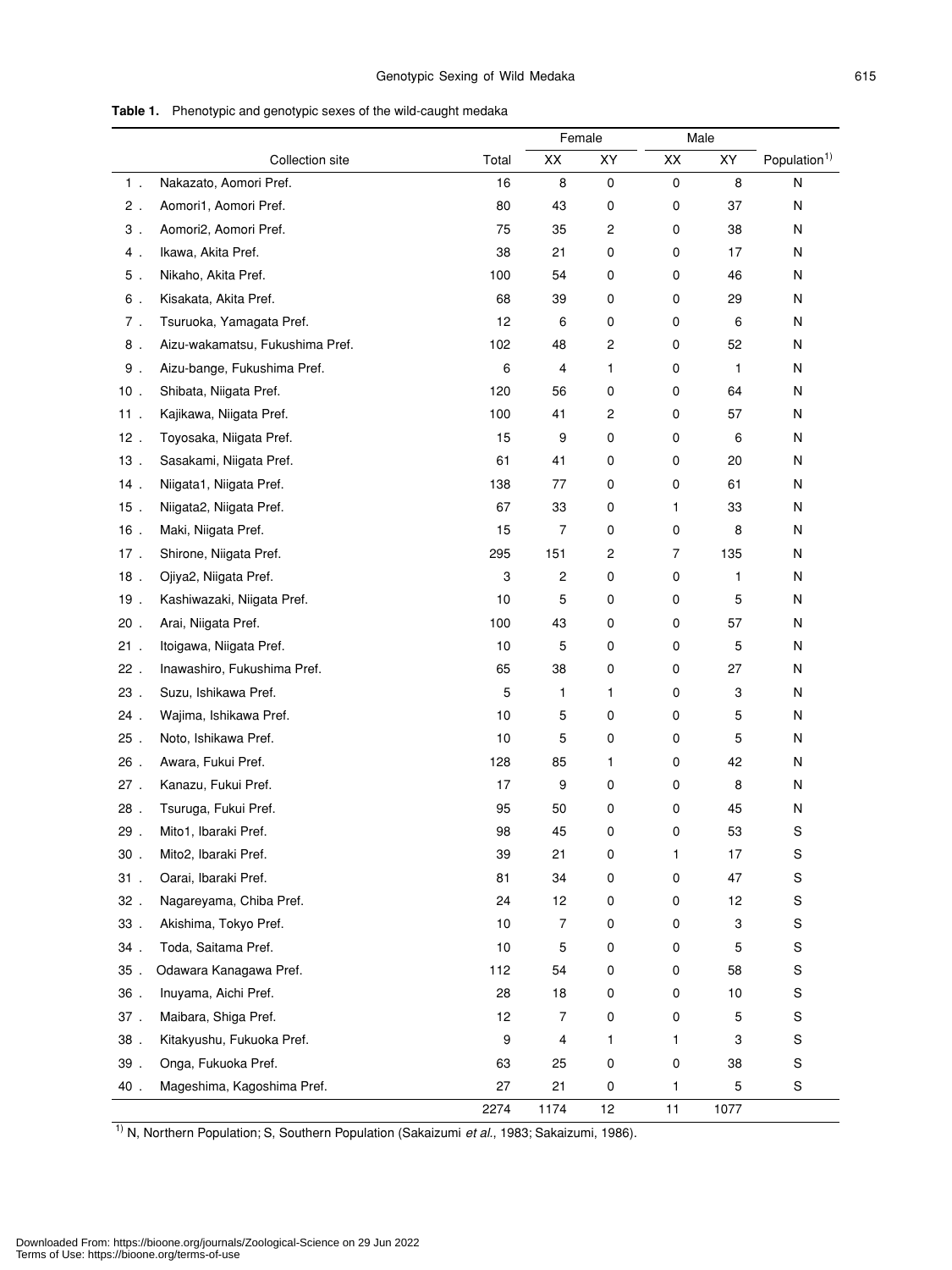| i | e v     |
|---|---------|
| ٠ | ×<br>۰. |

| Table 2. |  |  | Phenotypic and genotypic sexes of the wild stocks |
|----------|--|--|---------------------------------------------------|
|----------|--|--|---------------------------------------------------|

|                  |                                                      |                      | Female           |        | Male   |                |                            |
|------------------|------------------------------------------------------|----------------------|------------------|--------|--------|----------------|----------------------------|
|                  | Collection site                                      | Total                | XX               | XY     | XX     | <b>XY</b>      | Population <sup>1)</sup>   |
| 41.              | Higashidori, Aomori Pref.                            | 10                   | 5                | 0      | 0      | $\overline{5}$ | N                          |
| 42.              | Honjo, Akita Pref.                                   | 10                   | 5                | 0      | 0      | 5              | N                          |
| 43.              | Teradomari, Niigata Pref.                            | 10                   | 5                | 0      | 1      | 4              | N                          |
| 44.              | Ojiya1, Niigata Pref.                                | 9                    | 6                | 0      | 0      | 3              | N                          |
| 45.              | Hamochi, Niigata Pref.                               | 10                   | 5                | 0      | 0      | 5              | N                          |
| 46.              | Aikawa, Niigata Pref.                                | 5                    | 3                | 0      | 0      | 2              | N                          |
| 47.              | Inawashiro, Fukushima Pref.                          | 10                   | 5                | 0      | 0      | 5              | N                          |
| 48.              | Kurobe, Toyama Pref.                                 | 34                   | 8                | 6      | 0      | 20             | N                          |
| 49.              | Nanao, Ishikawa Pref.                                | 10                   | 5                | 0      | 0      | 5              | N                          |
| $50$ .           | Hanamaki, Iwate Pref.                                | 10                   | 5                | 0      | 0      | 5              | $\rm s$                    |
| 51.              | Kesennuma, Miyagi Pref.                              | 10                   | 3                | 2      | 0      | 5              | S                          |
| $52$ .           | Sendai, Miyagi Pref.                                 | 10                   | 5<br>5           | 0<br>0 | 0<br>0 | 5<br>5         | S                          |
| 53.<br>54.       | Mooka, Tochigi Pref.<br>Kawachi, Tochigi Pref.       | 10<br>10             | 5                | 0      | 0      | 5              | S<br>S                     |
| $55$ .           | Setagaya, Tokyo Pref.                                | 10                   | 5                | 0      | 0      | 5              | S                          |
| $56$ .           | Hatoyama, Saitama Pref.                              | 10                   | 5                | 0      | 0      | 5              | S                          |
| 57.              | Atsugi1, Kanagawa Pref.                              | $\overline{7}$       | 1                | 0      | 2      | 4              | S                          |
| 58.              | Atsugi2, Kanagawa Pref.                              | $\overline{7}$       | 5                | 0      | 0      | 2              | S                          |
| 59.              | Odawara, Kanagawa Pref.                              | 10                   | 5                | 0      | 0      | 5              | S                          |
| 60.              | Hakone, Kanagawa Pref.                               | 11                   | 5                | 0      | 0      | 6              | S                          |
| 61.              | Fuji-yoshida, Yamanashi Pref.                        | 10                   | 5                | 0      | 0      | 5              | S                          |
| $62$ .           | Fuji, Shizuoka Pref.                                 | 10                   | 4                | 0      | 0      | 6              | S                          |
| 63.              | Saori, Aichi Pref.                                   | 10                   | 5                | 0      | 0      | 5              | S                          |
| 64.              | Hikone, Shiga Pref.                                  | 10                   | 2                | 0      | 0      | 8              | S                          |
| 65.              | Toba, Mie Pref.                                      | 15                   | 9                | 0      | 0      | 6              | S                          |
| 66.              | Kumano, Mie Pref.                                    | 10                   | 5<br>5           | 0<br>0 | 0<br>0 | 5<br>5         | S<br>N                     |
| 67.<br>68.       | Maizuru, Kyoto Pref.<br>Ine, Kyoto Pref.             | 10<br>10             | 5                | 0      | 0      | 5              | N                          |
| 69.              | Tango, Kyoto Pref.                                   | 10                   | 5                | 0      | 0      | 5              | $\mathbb S$                |
| $70$ .           | Amino, Kyoto Pref.                                   | 10                   | 6                | 0      | 0      | 4              | S                          |
| $71$ .           | Kumihama1, Kyoto Pref.                               | 10                   | 5                | 0      | 0      | 5              | н                          |
| $72$ .           | Kumihama2, Kyoto Pref.                               | 10                   | 5                | 0      | 0      | 5              | н                          |
| 73.              | Hikami, Hyogo Pref.                                  | 10                   | 6                | 0      | 0      | 4              | S                          |
| 74.              | Kinosaki, Hyogo Pref.                                | 10                   | 5                | 0      | 0      | 5              | н                          |
| $75$ .           | Toyooka1, Hyogo Pref.                                | 10                   | 5                | 0      | 0      | 5              | н                          |
| 76.              | Toyooka2, Hyogo Pref.                                | 20                   | 10               | 0      | 0      | 10             | н                          |
| $77$ .           | Hamasaka, Hyogo Pref.                                | 10                   | 5                | 0      | 0      | 5              | н                          |
| 78.              | Saigo, Shimane Pref.                                 | 15                   | 7                | 3      | 0      | 5              | $\mathbb S$                |
| 79.              | Sakurae, Shimane Pref.                               | 10<br>10             | 5                | 0<br>0 | 0<br>0 | 5<br>5         | $\rm s$<br>S               |
| $80$ .<br>$81$ . | Miyoshi, Hiroshima Pref.<br>Iwakuni, Yamaguchi Pref. | 10                   | 5<br>5           | 0      | 0      | 5              | S                          |
| $82$ .           | Hohoku, Yamaguchi Pref.                              | 10                   | 5                | 0      | 0      | 5              | S                          |
| 83.              | Aki, Kochi Pref.                                     | 10                   | 4                | 1      | 0      | 5              | S                          |
| 84.              | Kamiura, Ehime Pref.                                 | 10                   | 5                | 0      | 0      | 5              | S                          |
| $85$ .           | Kashima, Saga Pref.                                  | 10                   | 5                | 0      | 0      | 5              | S                          |
| 86.              | Ashibe, Nagasaki Pref.                               | 10                   | 5                | 0      | 0      | 5              | S                          |
| 87.              | Saiki, Oita Pref.                                    | 10                   | 5                | 0      | 0      | 5              | S                          |
| 88.              | Saito, Miyazaki Pref.                                | 10                   | 5                | 0      | 0      | 5              | S                          |
| 89               | Kushima, Miyazaki Pref.                              | 10                   | 4                | 0      | 0      | 6              | S                          |
| 90.              | Oura, Kagoshima Pref.                                | 10                   | 3                |        | 0      | 5              | S                          |
| 91.              | Sato, Kagoshima Pref.                                | 9                    | 4                | 0      | 0      | 5              | S                          |
| $92$ .<br>93.    | Kikai, Kagoshima Pref.<br>Ogimi, Okinawa Pref.       | 10<br>3              | 5<br>2           | 0<br>0 | 0<br>0 | 5<br>1         | $\mathbf S$<br>$\mathbf S$ |
| 94.              | Ishikawa, Okinawa Pref.                              | 10                   | 5                | 0      | 0      | 5              | $\mathbf S$                |
| 95.              | Ginoza, Okinawa Pref.                                | 10                   | 5                | 0      | 0      | 5              | $\mathbb S$                |
| 96.              | Samsan, Korea                                        | 10                   | 5                | 0      | 0      | 5              | W                          |
| 97.              | Daebu, Korea                                         | 10                   | 5                | 0      | 0      | 5              | W                          |
| 98.              | Paltan, Korea                                        | 9                    | 3                | 0      | 0      | 6              | W                          |
| 99.              | Guhang, Korea                                        | 10                   | 5                | 0      | 0      | 5              | W                          |
| $100$ .          | Shincheon, Korea                                     | 10                   | 5                | 0      | 0      | 5              | W                          |
| $101$ .          | Gwangeui, Korea                                      | 37                   | 21               | 0      | 1      | 15             | W                          |
| $102$ .          | Suncheon, Korea                                      | 10                   | 5                | 0      | 0      | 5              | W                          |
| $103$ .          | Jinseo, Korea                                        | 9                    | 4                | 0      | 0      | 5              | Ε                          |
| $104$ .          | Jisan, Korea                                         | 10                   | 5                | 0      | 0      | 5              | Ε                          |
| $105$ .          | Heunghae, Korea                                      | 10                   | 3                | 0      | 0      | 7              | Ε                          |
| $106$ .<br>107.  | Yeoncho, Korea<br>Sokcho, Korea                      | $\overline{7}$<br>10 | 5<br>$\mathbf 5$ | 0<br>0 | 0<br>0 | 2<br>5         | Ε<br>Ε                     |
| 108.             | Kunming, China                                       | 9                    | 5                | 0      | 0      | 4              | W                          |
| 109.             | Ilan, Taiwan                                         | 4                    | 3                | 0      | 0      | 1              | W                          |
|                  |                                                      | 730                  | 351              | 14     | 4      | 361            |                            |

<sup>1)</sup> N, Northern Population; S, Southern Population; H, Hybrid Population between N and S; W, China-West Korean Population; E, East Korean Population (Sakaizumi, 1986; Sakaizumi, 1984; Sakaizumi and Joen, 1987; Sakaizumi *et al*., 1983).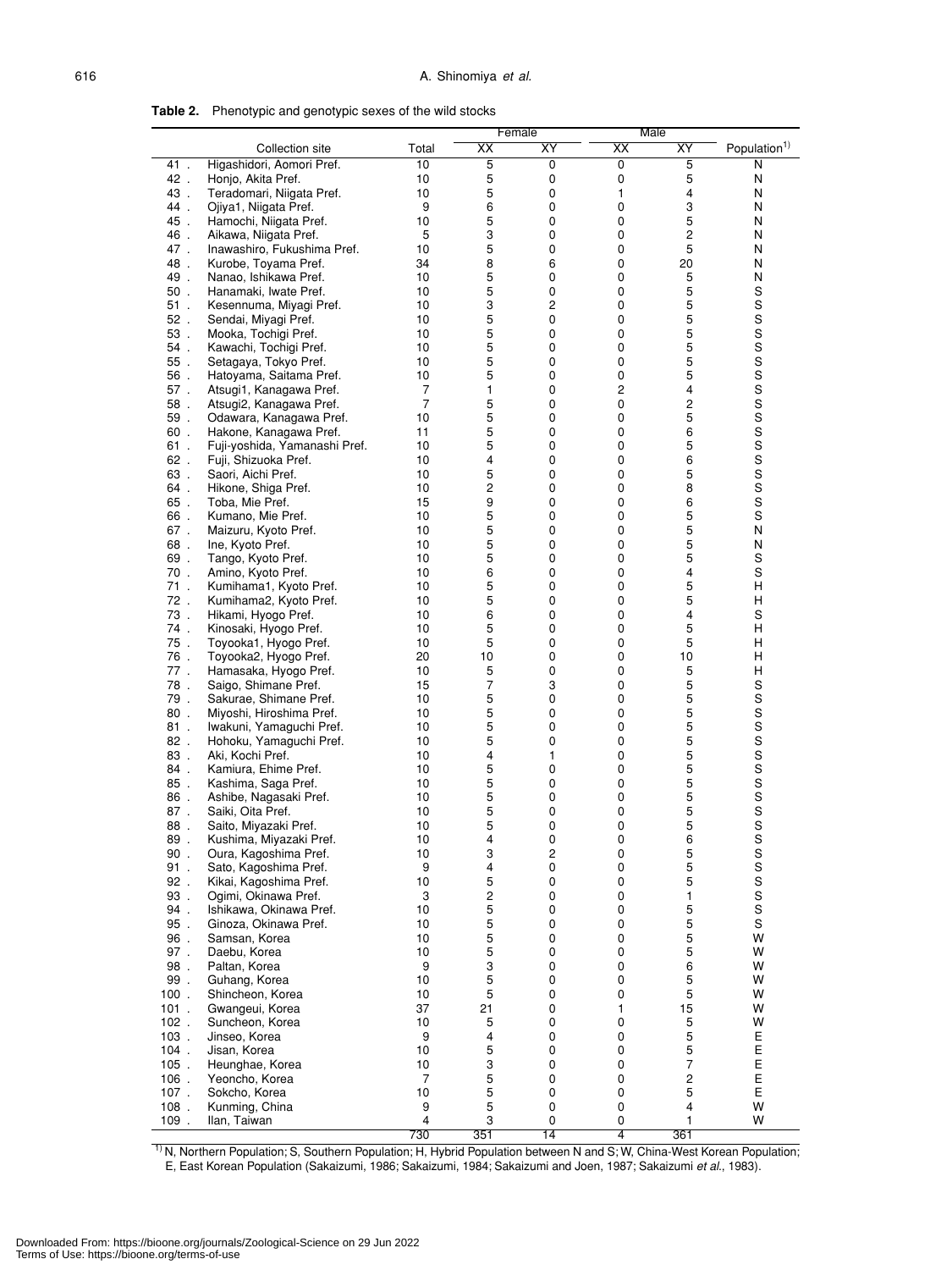gene are shown in Fig. 1A.

**Progeny tests:** All XY females from the wild populations were mated with XY males of an inbred strain, from either Hd-rR (Hyodo-Taguchi, 1996) or Hd-rR.Y<sup>HNI</sup> (Matsuda et al., 1998). The F<sub>1</sub> progeny from each pair were grown, and their phenotypic and genotypic sexes were determined. The *DMY* gene of the Northern Population had 21 nucleotide deletions in intron 2 compared to the Southern Population. Therefore, XY females from the Northern Population were mated with XY Hd-rR males (Southern Population), and those from the Southern Population were mated with XY Hd-rR.Y<sup>HNI</sup> males, which had the HNI(Northern Population)-derived *DMY* gene. Four genotypes were distinguished in the  $F_1$  progeny (XX, XY<sup>m</sup> XY<sup>p</sup>, Y<sup>m</sup>Y<sup>p</sup>; Y<sup>m</sup>, maternal and Y<sup>p</sup>, paternal) by separating the DMY PCR products with 10% vertical polyacrylamide slab gels in the buffer system of Davis (1964).

#### **RESULTS**

#### **Genotypic sexing of wild populations**

Since the nucleotide sequence of *DMY* is similar to that of *DMRT1*, many PCR primers can be used on both genes. For genotypic sexing, we used PG17.5 and PG17.6 primers and judged individuals with only the *DMRT1* fragments to be XX (Fig. 1B, lane2, 4, 6, 8) and those with both *DMY* and *DMRT1* fragments to be XY (Fig. 1B, lane3, 5, 7, 9). We also used two other *DMY* primer sets, ex3.1 and ex3.2 or ex6.1 and ex6.2, when males had only the *DMRT1* fragments (XX males). In all such cases, no *DMY* fragments were detected (data not shown).

The PCR *DMY* products in most individuals were identified in the 1.0 kb vicinity on the 1% agarose gel, though the fragments were approximately 0.8 kb long in fish from Shincheon (#100 in Table 2) in Korea, and Kunming (#108) in China. In Gwangeui (#101), Korea, two *DMY* bands of 1.0 kb and 0.8 kb were identified (Fig. 1B).

The genotypic sex of the natural populations was investigated using 2274 wild-caught fish (Table 1). Of the females, 1174 (99.0%) were XX, while 12 (1.0%) from Aomori2 (#3), Aizu-wakamatsu (#8), Aizu-bange (#9), Kajikawa (#11), Shirone (#17), Suzu (#23), Awara (#26), and Kitakyushu (#38) were XY. Of the males, 1077 (99.0%) were XY, while 11 (1.0%) from Niigata2 (#15), Shirone (#17), Mito2 (#30), Kitakyushu (#38), and Mageshima (#40) were XX.

The 69 wild stocks investigated contained 11 stocks from the Northern Population, 38 from the Southern Population, six from the Hybrid Population (Sakaizumi, 1984), nine from the East Korean Population, and five from the China-West Korean Population (Table 2). XY females were identified in five stocks, Kurobe (#48), Kesennuma (#51), Saigo (#78), Aki (#83) and Oura (#90). While, XX males were found in 3 stocks, Teradomari (#43), Atsugi1 (#57) and Gwangeui (#101). A total of 14 XY females and 4 XX males were found in the wild stocks.

#### **Progeny of the XY females**

To clarify the cause of the XY sex-reversals, a total of 16 XY sex-reversals from 11 localities were mated with XY males of an inbred strain, either Hd-rR (females from #3, #8, #9, #17, #23, #26, and #48), or Hd-rR. Y<sup>HNI</sup> (#51, #78, #83, and #90). The genotypic and phenotypic sexes of the  $F_1$ progeny were then analyzed (Table 3). All XX individuals in the  $F_1$  progeny from each pair were female and all  $XY^p$  and Y<sup>m</sup>Y<sup>p</sup> were male, while all or some of the XY<sup>m</sup> were female. The  $XY^m$  F<sub>1</sub> from Aomori2 (#3), Aizu-bange (#9), Suzu

**Table 3.** Genotypic and phenotypic sexes of the F1progeny from the XY females

| Collection site <sup>1)</sup> , and ID no. |                                                                                                             |     | XX     |      | $XY^m$ |      | <b>XYP</b> |      | Y <sup>m</sup> Y <sup>p</sup> |      |
|--------------------------------------------|-------------------------------------------------------------------------------------------------------------|-----|--------|------|--------|------|------------|------|-------------------------------|------|
|                                            | of XY female                                                                                                |     | Female | Male | Female | Male | Female     | Male | Female                        | Male |
| $3$ .                                      | Aomori2, 001                                                                                                | 106 | 11     | 0    | 37     | 0    | 0          | 32   | 0                             | 26   |
| $3$ .                                      | Aomori2, 002                                                                                                | 92  | 21     | 0    | 27     | 0    | 0          | 25   | 0                             | 19   |
| 8.                                         | Aizu-wakamatsu, 034                                                                                         | 101 | 34     | 0    | 16     | 5    | 0          | 19   | 0                             | 27   |
| 8.                                         | Aizu-wakamatsu, 066                                                                                         | 114 | 33     | 0    | 22     | 4    | 0          | 28   | 0                             | 27   |
| 9.                                         | Aizu-bange, 001                                                                                             | 53  | 10     | 0    | 14     | 0    | 0          | 18   | 0                             | 11   |
| 17.                                        | Shirone, 001                                                                                                | 92  | 26     | 0    | 18     | 10   | 0          | 27   | 0                             | 11   |
| 23.                                        | Suzu, 001                                                                                                   | 58  | 13     | 0    | 10     | 0    | 0          | 22   | 0                             | 13   |
| $26$ .                                     | Awara, 001                                                                                                  | 86  | 26     | 0    | 23     | 0    | 0          | 16   | 0                             | 21   |
| 48.                                        | Kurobe, 002                                                                                                 | 29  | 8      | 0    | 7      | 0    | 0          | 6    | 0                             | 8    |
| $51$ .                                     | Kesennuma, 002                                                                                              | 70  | 19     | 0    | 4      | 13   | 0          | 12   | 0                             | 22   |
| 78.                                        | Saigo, 001                                                                                                  | 55  | 12     | 0    | 13     | 0    | 0          | 18   | 0                             | 12   |
| 78.                                        | Saigo, 002                                                                                                  | 75  | 13     | 0    | 22     | 0    | 0          | 23   | 0                             | 17   |
| 78.                                        | Saigo, 003                                                                                                  | 29  | 8      | 0    | 11     | 0    | 0          | 3    | 0                             | 7    |
| 83.                                        | Aki, 001                                                                                                    | 78  | 21     | 0    | 19     | 0    | 0          | 13   | 0                             | 25   |
| $90$ .                                     | Oura, 001                                                                                                   | 62  | 21     | 0    | 13     | 0    | 0          | 28   | 0                             | 0    |
| $90$ .                                     | Oura, 002                                                                                                   | 26  | 5      | 0    | 6      | 0    | 0          | 15   | 0                             | 0    |
| $1) + 1$                                   | المستحل والمستحلف والمستحيل والمتلاو والمستحل والمحارب<br>the state also show the The letters of the state. |     |        |      |        |      |            |      |                               |      |

1) The numbers of the collection sites correspond to those in Tables 1 and 2.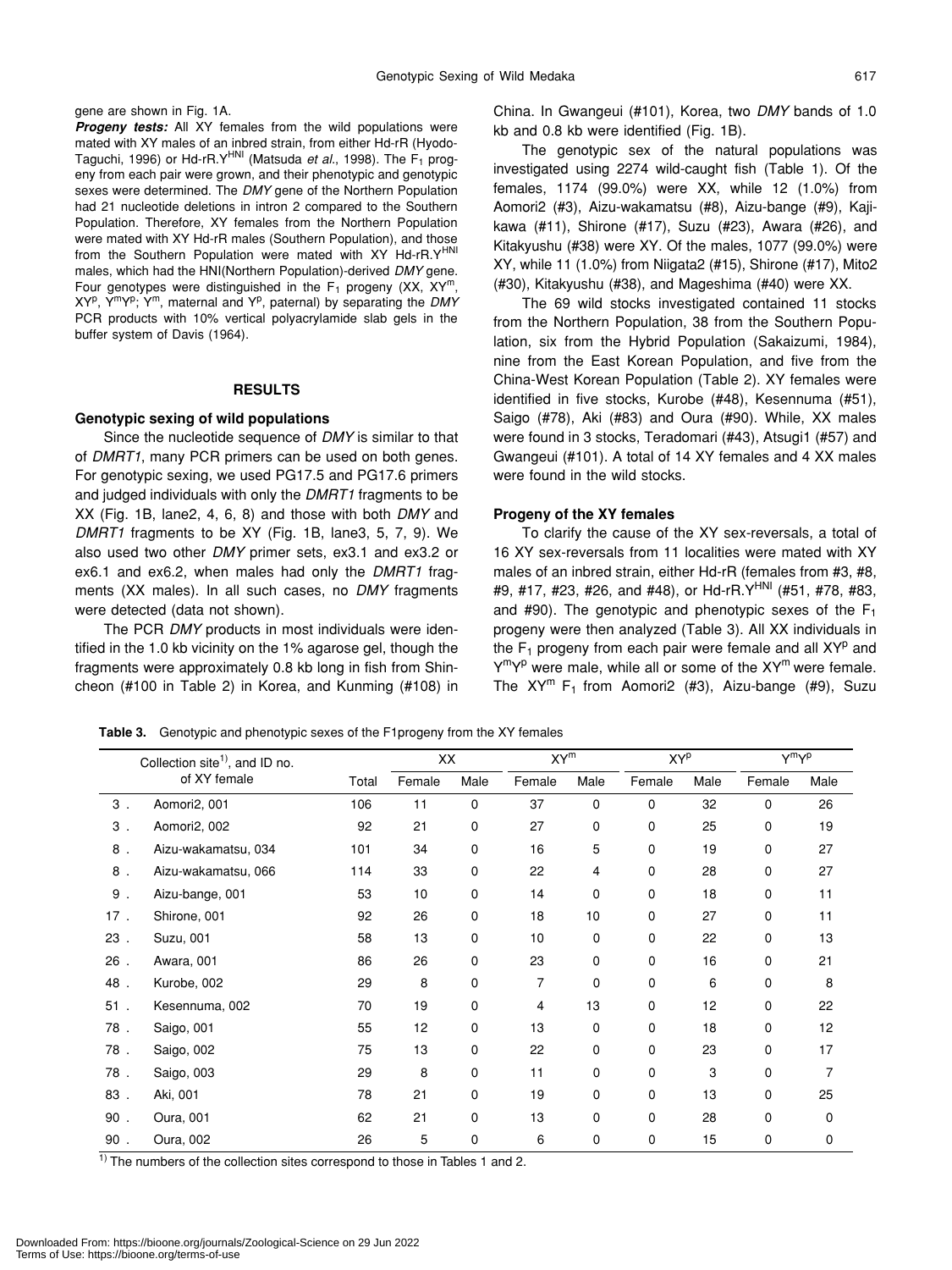(#23), Awara (#26), Kurobe (#48), Saigo (#78), Aki (#83) and Oura (#90) were all female, while the  $XY^m$  F<sub>1</sub> of Aizuwakamatsu (#8), Shirone (#17) and Kesennuma (#51) contained both males and females. In all crosses, the occurrence of XY sex-reversals in the  $F_1$  progeny was linked to the maternal Y chromosome, while the paternal Y chromosome derived from the inbred strains resulted in all  $F_1$  male individuals (XY<sup>p</sup>, Y<sup>m</sup>Y<sup>p</sup>).

#### **DISCUSSION**

In the present study, we conducted a broad survey of the genotypic sex of a total of 3004 wild medaka from 109 localities covering the four genetically divergent groups of this species (Sakaizumi, 1986; Sakaizumi and Joen, 1987; Sakaizumi *et al*., 1983). Of the 1540 males, 1525 (99%) had the *DMY* gene (XY), while of the 1464 females, 1438 (96%) did not (XX). This intimate relationship between male and female gender and the presence or absence of the *DMY* gene strongly suggests that *DMY* is a common sex-determining gene in wild medaka populations.

Multiple fragment patterns were identified in the PCR products of *DMY*. In most populations a long fragment was detected, while individuals from Shincheon (#100) and Kunming (#108) had a short fragment. Fifteen out of 16 males from Gwangeui (#101) had both fragment types (Fig. 1B) (one male had no *DMY* fragments), indicating that the Gwangeui population had two *DMY* gene on the Y chromosome. The short fragment was only detected in populations classified in the China-West Korean Population. Furthermore, molecular phylogenetic analysis of the *DMY* gene among the four major medaka groups demonstrated that the two types of *DMY* from the China-West Korean Population were most closely related. In XY males from Gwangeui with two types of *DMY*, only the short type was expressed at the sex-differentiating stage (Sato *et al*., in preparation).

The frequency of sex-reversed fish in wild-caught medaka was 1.0% (23 out of 2274, Table1), while 18 sexreversals were found in eight of the 69 wild stocks (Table 2). All XY sex-reversals ( $n=16$ ) produced XY females in their  $F_1$ progeny, demonstrating that all these sex-reversals resulted from a gene mutation involved in sex-determination. This suggests that XY sex-reversal resulted from environmental factors hardly occurs in natural habitats. All XY  $F_1$  females had maternally-derived *DMY* genes, indicating that the mutation was linked to the *DMY* gene. The mutant gene is inferred in *DMY* itself because *DMY* is the only functional gene in the Y-specific segment (Nanda *et al*., 2002).

Two types of XY sex-reversals existed with regards to the sex of the XY  $F_1$  progeny. Twelve out of 16 XY females produced an all-female XY<sup>m</sup> progeny, while four yielded both male and female  $XY^m$  progenies. One XY female from Awara that produced an all-female  $XY^m$  progeny (#26 in Table3) was found to have a *DMY* mutation causing a frameshift and premature termination of the *DMY* protein. Another XY female from Shirone that yielded a high proportion of XYm female offspring (#17) had reduced *DMY* expression (Matsuda *et al*., 2002). These results suggest that the XY females found in this study are a promising tool for gaining an understanding of the biochemical function and regulatory regions of the *DMY* gene, just as *SRY* mutants have in human studies (reviewed in Koopman, 2001; McElreavey *et al*., 1995; Vilain and McCabe, 1998). The sequences and expression patterns of the *DMY* gene of other XY sex-reversals are now under investigation.

In humans, approximately 15% of XY females have mutations in the coding region of *SRY* (Hawkins, 1995), and XY sex-reversals with mutations in other genes related to testis development have also been reported (reviewed in Ahmed and Hughes, 2002; Vilain and McCabe, 1998). On the other hand, all XY sex-reversals in medaka were linked to the *DMY* gene. A loss-of-function *DMY* mutation is thought to induce dominant sex-reversal in XY individuals, and furthermore, to be transmitted from XY females to their offspring because XY medaka females are fertile (Yamamoto, 1953) unlike mammals. *DMY* mutations might not be harmful and thus survive in natural habitats and wild stocks.

Fifteen XX males were observed in this survey. One of these XX males produced XX males in its backcross progeny, suggesting that XX sex-reversal results from a recessive mutation(s). We are now mapping the gene(s) that causes XX sex-reversal, which is expected to be involved in sex-determination.

## **ACKNOWLEDGMENTS**

This work was supported by a Grants-in-Aid for Scientific Research from the Ministry of Education, Culture, Sports, Science and Technology of Japan (11236206) to M.S. This study was also funded by an LRI from the Japan Chemical Industry Association to S.H.

#### **REFERENCES**

- Ahmed SF, Hughes IA (2002) The genetics of male under masculinization. Clin Endocrinol 56: 1–18
- Aida T (1921) On the inheritance of color in a fresh-water fish, *Aplocheilus latipes* Temmick and Schlegel, with special reference to sex-linked inheritance. Genetics 6: 554–573
- Davis DA (1964) Disc gel electrophoresis-II. Method and application to human serum proteins. Ann NY Acad Sci 121: 404–427
- De Grandi A, Calvari V, Bertini V, Bulfone A, Peverali G, Camerino G, Borsani G, Guioli S (2000) The expression pattern of a mouse doublesex-related gene is consistent with a role in gonadal differentiation. Mech Dev 90: 323–326
- Gubbay J, Collignon J, Koopman P, Capel B, Economou A, Munsterberg A, Vivian N, Goodfellow P, Lovell-Badge R (1990) A gene mapping to the sex-determining region of the mouse Y chromosome is a member of a novel family of embryonically expressed genes. Nature 346: 245–250
- Guan G, Kobayashi T, Nagahama Y (2000) Sexually dimorphic expression of two types of DM (Doublesex/Mab-3)-domain genes in a teleost fish, Tilapia (*Oreochromis niloticus*). Biochem Biophys Res Commun 272: 662–666
- Gresik EW, Hamilton JB (1977) Experimental sex reversal in the teleost fish, *Oryzias latipes*. In "Handbook of Sexology" Ed by J